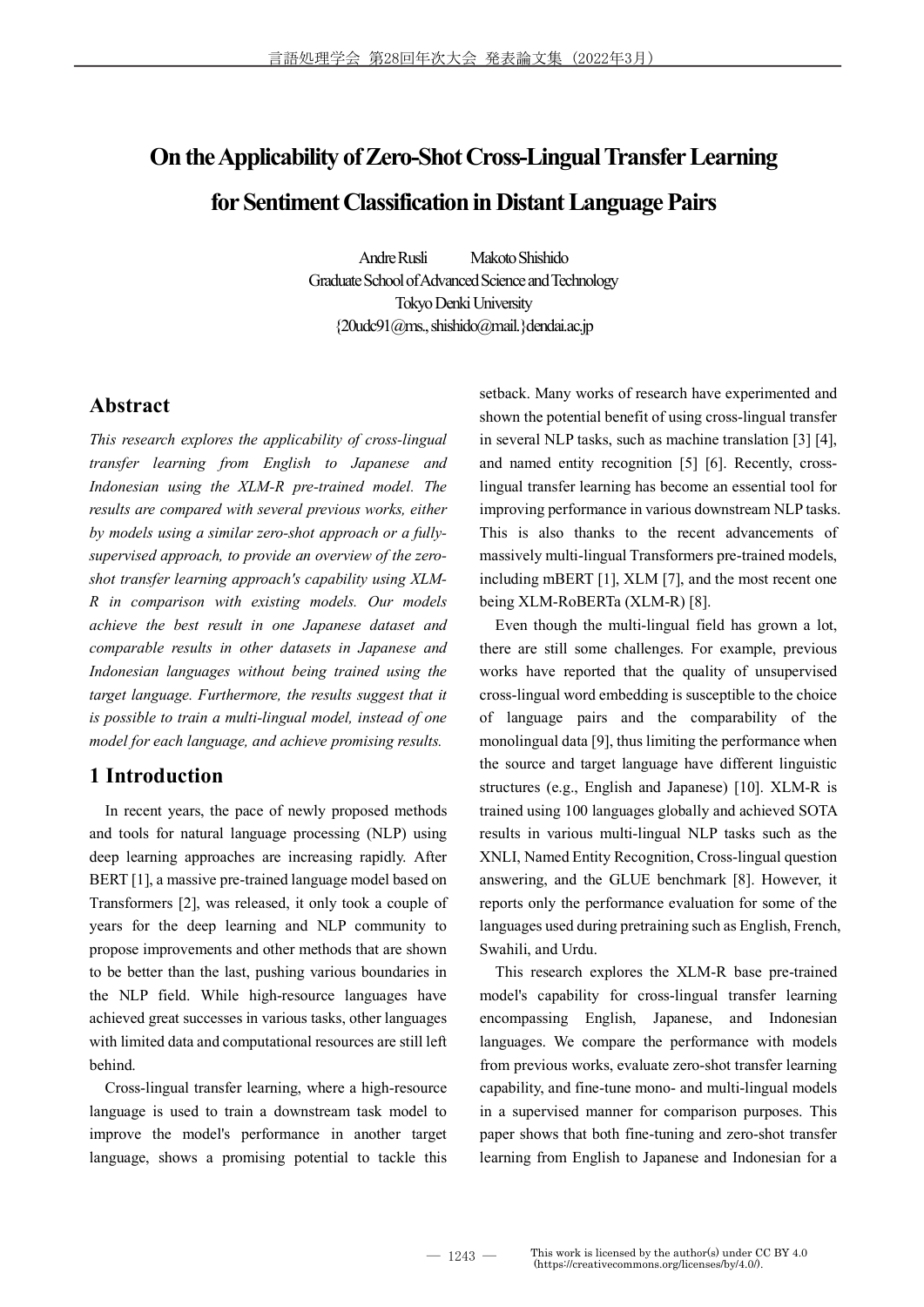downstream task; in this case, binary sentiment classification, using XLM-R yields promising results. All experiments are conducted using Google Colaboratory. We also report the full specifications and hyperparameters used in our experiments for reproducibility and provide an overview of the applicability of using XLM-R for zeroshot transfer learning within a limited amount of data and computational resources.

## **2 Related Works**

As a massively multi-lingual Transformers (MMT) model, XLM-R [8] is a robustly trained RoBERTa, exposed to a much larger multi-lingual corpus than mBERT. It is trained on the CommonCrawl-100 data of 100 languages. There are 88 languages in the intersection of XLM-R's and mBERT's corpora; for some languages (e.g., Kiswahili), XLM-R's monolingual data are several orders of magnitude larger than with mBERT. There are many methods for performing cross-lingual transfer based on MMTs, some of which are fine-tuning [11] and zeroshot transfer learning [12] [6]. The common thread is that data in a high-resource source language can be used to improve performance on a low-resource target language.

Even though XLM-R is pre-trained using 100 languages, investigations regarding the applicability of XLM-R for downstream tasks in some languages with less resource than English, such as Japanese and Indonesian, with thorough experiments and reproducible results are still limited. Several works have tried to implement crosslingual transfer learning using several Japanese and Indonesian text classification models.

For Japanese, previous works have shown the capability of XLM-R for Japanese for dependency parsing [13] and named entity recognition [14], but no thorough comparison for cross-lingual transfer learning (fine-tuned and zero-shot) for sentiment classification are provided. In the Multi-lingual Amazon Review Corpus [15] in which Japanese is one of the languages of the corpus, the authors provided baseline sentiment classification performance using mBERT, but performance using XLM-R has not been reported. For Indonesian, previous works have shown the capability of using BERT and XLM-R for various tasks including sentiment classification [16] [17], however, the results are mainly focused on building powerful monolingual models for Indonesian.

Furthermore, unlike English, Japanese texts contain no whitespace and there are various ways to split sentences into words, with each split could end in a different meaning and nuance. In order to tackle this problem, a recent work proposed a language-independent subword tokenizer and detokenizer designed for neural-based text processing, named SentencePiece [18]. Its performance is shown to be effective for various tasks involving language pairs with different character sets, such as English-Japanese neural machine translation [18] and sentiment analysis in Japanese [19]. It is also utilized by state-ofthe-art cross-lingual models such as XLM-R, which is the focus of our current research.

## **3 Experimental Setup**

### **3.1 Dataset**

We gathered binary sentiment datasets from several sources and put shorthand nicknames on each dataset to be addressed in the following sections.

- 1. AmazonEN: English Amazon product review sentiment dataset from The Multi-lingual Amazon Reviews Corpus [15]. We use 160,000 data for finetuning. 4,000 data for evaluation.
- 2. AmazonJA: Japanese Amazon product review sentiment dataset from The Multi-lingual Amazon Reviews Corpus [15]We use 160,000 data for finetuning. 4,000 data for evaluation.
- 3. RakutenJA: Japanese Rakuten product review binary sentiment dataset from [20]. We use 400,000 data for evaluation.
- 4. IndolemID: Indonesian Twitter and hotel review sentiment dataset from IndoLEM dataset [17]. We use 5,048 data for evaluation.
- 5. SmsaID: Indonesian multi-platform review sentiment dataset from SmSA dataset [21]. We use 1,129 data for evaluation.

For each dataset, we use the review body/text as the input and the sentiment (0 for negative and 1 for positive) as the classification label.

#### **3.2 Experimental Setup**

In this experiment, we use the free version of Google Colab with GPU for all our experiments. Due to the dynamic GPU allocation by Google Colab, two GPU types are used in our experiment: Tesla T4 and Tesla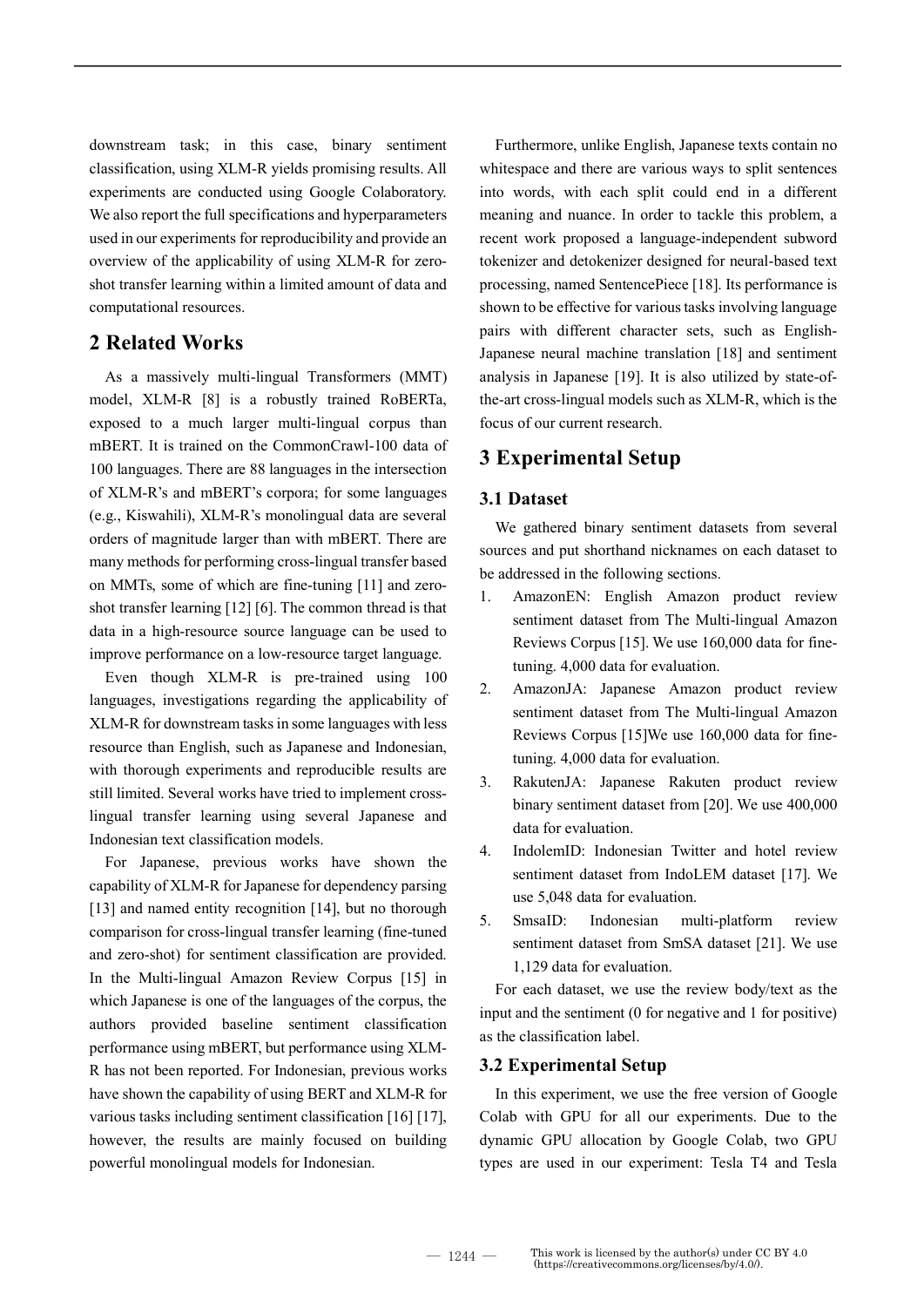P100-PCIE-16GB. Review sentiments gathered from AmazonEN and AmazonJA are rated as a 5-star rating. Following the original paper's practice (Keung et al., 2020), we converted the 1- and 2-stars rating as negative the 4- and 5-stars rating as positive reviews, we omit the 3-stars rating. Indonesian review data gathered from SmsaID initially contains three classes, which are positive, negative, and neutral; similarly, we omit the neutral class in this paper.

Furthermore, to provide an equal comparison of our models' performance, we use similar metrics used in the sources of each dataset. Specifically, we use the error percentage for AmazonEN, AmazonJA, RakutenJA, and the macro-averaged F1-score for SmsaID and IndolemID. Additionally, we report the hyper-parameters and the time needed for fine-tuning the models to provide a general overview of the applicability and resource needed by the readers to reproduce the results of our experiments. We divide the experiments into two scenarios:

1. Fine-tuned supervised learning

Fine-tune the XLM-RoBERTaBASE pre-trained model using AmazonEN, AmazonJA, and the combination of English and Japanese Amazon reviews (AmazonENJA), then evaluate the models in monolingual and multi-lingual settings.

2. Zero-shot transfer learning

Use the fine-tuned model using AmazonEN to evaluate zero-shot cross-lingual transfer learning capability in AmazonJA, RakutenJA, SmsaID, and IndolemID datasets.

## **4 Results and Analysis**

#### **4.1 Fine-tuned Supervised Learning**

We fine-tuned the xlm-roberta-base pre-trained model from the HuggingFace transformers library, three times, using AmazonEN, AmazonJA, and AmazonENJA. For AmazonEN and AmazonJA, our final models are finetuned using the linear scheduler with warmup, 4 epochs, batch size=32, optimizer=AdamW, and learning rate=2e-5. For AmazonENJA, the final model uses the same above parameters but only with 2 epochs. Table 1 shows the GPU and averaged elapsed time for each epoch in the fine-tuning process.

**Table 1.** Fine-tuning specifications and elapsed time

| Fine-tuning<br><b>Source Data</b> | GPU         | Ep-<br>och<br>(s)           | Average<br>elapsed time<br>per epoch |  |
|-----------------------------------|-------------|-----------------------------|--------------------------------------|--|
| AmazonEN                          | Tesla T4    |                             | 33 minutes 5                         |  |
|                                   |             |                             | seconds                              |  |
| Amazon.JA                         | Tesla P100- | 4                           | 17 minutes 31                        |  |
|                                   | PCIE-16GB   |                             | seconds                              |  |
| AmazonENJA                        | Tesla P100- | $\mathcal{D}_{\mathcal{A}}$ | 35 minutes 57                        |  |
|                                   | PCIE-16GB   |                             | seconds                              |  |

After fine-tuning three models in the previous step, we evaluate each of the fine-tuned models for supervised learning performance on the exact language from which the model is fine-tuned. We calculate the error percentage for the model prediction on test data and compare the results with a baseline model trained using mBERT [15], as displayed in Table 2. It can be seen that XLM-R outperforms mBERT in all three supervised models for binary sentiment classification in English and Japanese. There is no comparison from the baseline model for the multi-lingual model fine-tuned using AmazonEN and AmazonJA. However, it can be seen that it is possible to have a single bi-lingual model for both languages, eliminating the need to set up multiple models for every language.

**Table 2.** Error percentage of the fully-supervised evaluation on the Multi-lingual Amazon Review Corpus. Results using

|  | mBERT are obtained from [15]. |  |  |
|--|-------------------------------|--|--|
|  |                               |  |  |

| Model       | <b>EN-only</b> | <b>JA-only</b> | EN&JA |
|-------------|----------------|----------------|-------|
| mBERT       | 8.8            |                | -     |
| $XLM-RBASE$ | 7.35           | 7.25           | 7.19  |

#### **4.2 Zero-shot Transfer Learning**

In this scenario, we use the fine-tuned models from the previous scenario to evaluate the applicability of zeroshot cross-lingual transfer learning from one language to the others. Table 3 shows the results (error percentage, lower is better) of the experiments conducted in this scenario using the multi-lingual Amazon and Japanese Rakuten data. Additionally, Table 4 reports the results (F-1 score, higher is better) using the multi-platform Indonesian sentiment datasets.

**Table 3.** Error percentage of zero-shot cross-lingual transfer learning using XLM-R<sub>BASE</sub> in comparison to a zero-shot mBERT from English data [15] and Japanese data [19]

| Model                               | AmazonJA | <b>RakutenJA</b> |  |
|-------------------------------------|----------|------------------|--|
| Zero-shot mBERT                     | 19.04    |                  |  |
| Fully-supervised<br><b>ULMFiT</b>   |          | 4.45             |  |
| <b>XLM-R</b> BASE<br>W/<br>AmazonEN | 11.12    | 13.09            |  |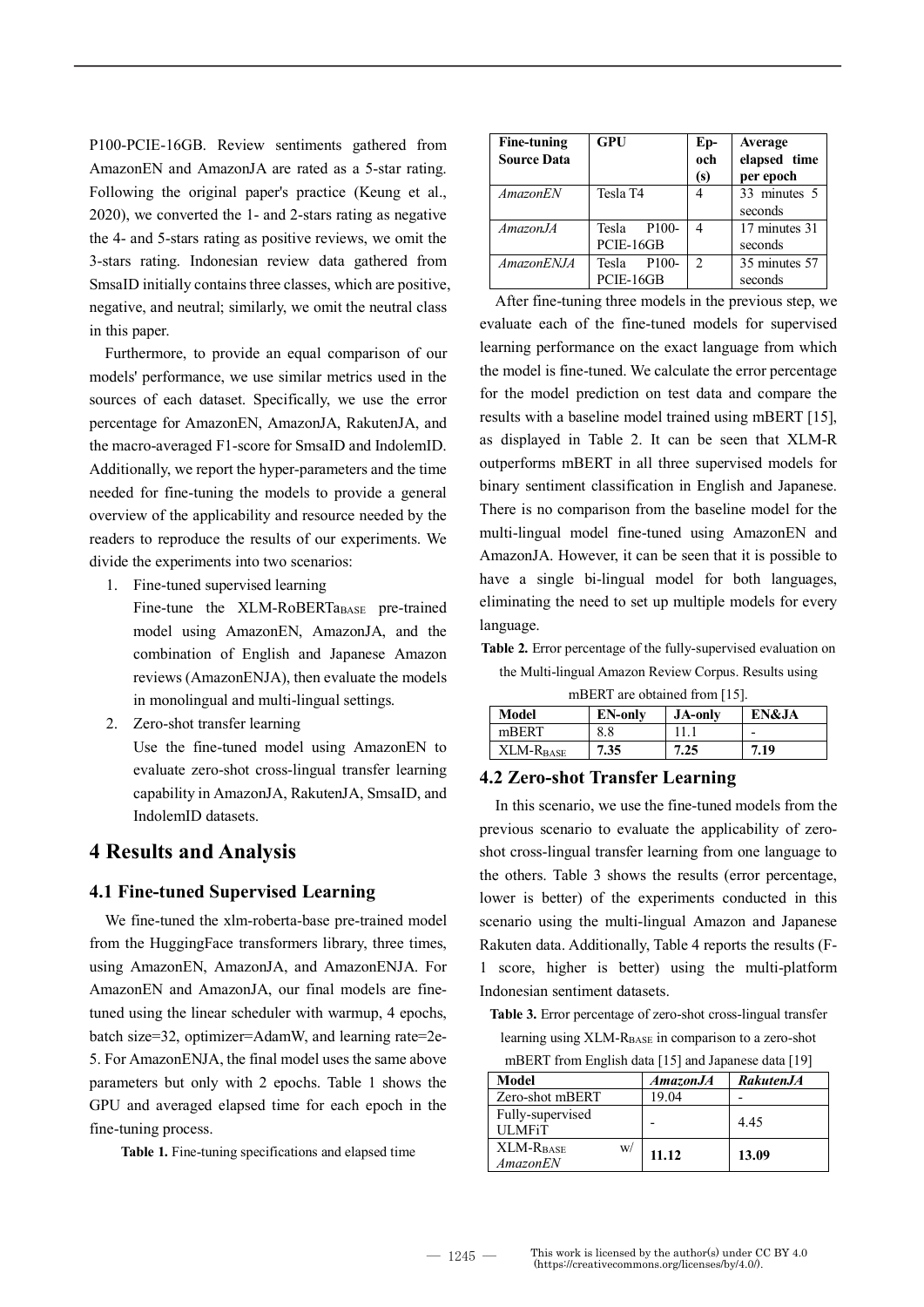| XLM-R <sub>BASE</sub><br>W/<br>AmazonENJA |  | 8.51 |
|-------------------------------------------|--|------|
|-------------------------------------------|--|------|

On the Japanese product review from the Amazon dataset, in Table 3, our model achieves a better error percentage of 11.12. It is almost 8 points better than the original baseline model [15], which is also evaluated using zero-shot cross-lingual transfer learning from English to Japanese, using mBERT. On another Japanese dataset with more evaluation data (400,000 reviews), the Rakuten dataset, our model achieves a 13.09 error percentage with zero-shot from English. Furthermore, it achieves a much better score of 8.51 error percentage if we add a substantial 160,000 review data from AmazonJA when fine-tuning the model. Although they are from different platforms, product review data shares similar patterns. This result is still far from the SOTA result of the 4.45 error percentage achieved by previous work [19], in which the model is trained in a fully-supervised monolingual setting using BERT.

For the Indonesian sentiment datasets, as also described in Table 4, we use two datasets with comparable results from different sources for evaluation purposes. Macroaveraged F1 score is used to evaluate the Indonesian datasets to follow previous works for comparison purposes. We experimented with zero-shot cross-lingual transfer learning using two models for classifying the Indonesian datasets; one is trained only with 160,000 English Amazon reviews, and another one containing English and Japanese Amazon reviews. In both Indonesian datasets, we can see a pattern of more data leads to better performance. Similar to prior research results [8], the model trained with multilingual data, in our case, Japanese and English review data, performs better. The XLM-RBASE w/ AmazonENJA model achieves a 73.31 F1-score on the IndolemID dataset, outperforming a previous model [17], trained with mBERT in a fullysupervised monolingual setting. Moreover, the same model achieves a better F1-score of 88 on the SmsaID dataset, outperforming another mBERT model [16] trained in a fully-supervised monolingual setting. For both datasets, our model performance is still worse when compared to the SOTA model's result, as shown in Table 3 and Table 4.

**Table 4**. Macro-averaged F1-score of zero-shot cross-lingual transfer learning using  $XLM-R<sub>BASE</sub>$  for Indonesian (IndoLEM

[17], and SmSA [16]).

| Model                                | <b>IndolemID</b> | <b>SmsaID</b> |
|--------------------------------------|------------------|---------------|
| Fully-supervised<br><b>BERT</b>      | 84.13            | 92.72         |
| Fully-supervised<br>mBERT            | 76.58            | 84.14         |
| <b>XLM-RBASE</b><br>W/<br>AmazonEN   | 72.19            | 86.77         |
| <b>XLM-RBASE</b><br>W/<br>AmazonENJA | 73.31            | 87.99         |

Based on the results above, it is essential to note that the models used to compare RakutenJA, IndolemID, and SmsaID are trained in a fully-supervised approach using the same language with the target language. In contrast, our model, which is trained using AmazonEN, has never seen Japanese product reviews, and our models trained with AmazonEN and AmazonENJA have never seen Indonesian review texts. Furthermore, it is also essential to know that the models compared in the previous tables are trained mainly by much bigger architectures with more epochs, which means training them will need much more computational resources and time. Our current experiments show the applicability of zero-shot crosslingual transfer learning with less computational costs, which yields promising results.

## **5 Conclusion and Future Work**

This paper reports the results of experiments focusing on evaluating the applicability of cross-lingual transfer learning using the XLM-R pre-trained model. We then compare the results with previous works to provide an overview of the zero-shot approach's capability using XLM-R to use a multi-lingual model for bilingual data instead of one model for one language. Based on the results, zero-shot cross-lingual transfer learning yields promising results using XLM-R. All experiments are performed using the free version of Google Colab. The models achieve the best result in one dataset and shows the applicability of cross-lingual transfer learning, considering that the models have not seen languages in the target dataset, it can outperform SOTA results in other datasets trained in a fully-supervised approach. Future research steps include experimenting with more hyperparameters, evaluating other potential methods such as few-shot transfer learning, which has been proven to be useful to improve performance by adding just a few annotated data [13] and meta-learning [22].